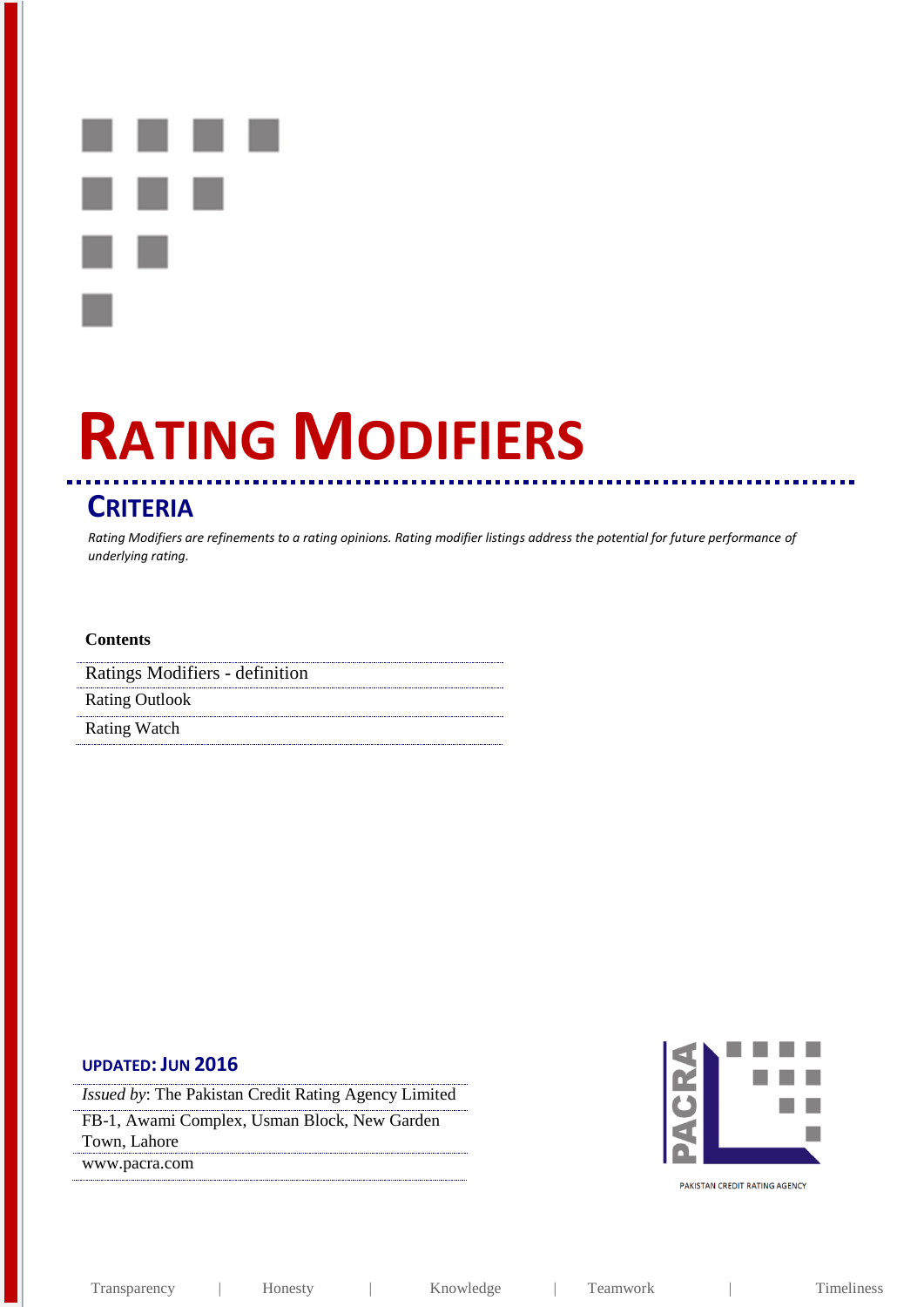**1 RATING MOIFIERS 1.1** Ratings reflect forward-looking opinion on creditworthiness of underlying entity or instrument; more specifically it covers relative ability to honor financial obligations. The primary factor being captured on the rating scale is relative likelihood of default.

> **1.2** Rating modifiers are refinements about a rating opinion that PACRA may use. Rating modifier listings address the potential for future performance of underlying rating. These are annexed after assigning the rating from the rating scale. A rating modifier listing, however, does not mean a rating change is inevitable and rating changes may occur without the ratings having first appended with a modifier.

> **1.3** PACRA has two types of rating modifiers – rating watch **(RW)** and rating outlook **(Outlook)**.

### **2 RATING OUTLOOK 2.1** Rating outlook indicates the potential and direction of a rating over the intermediate term in response to trends in economic and/or fundamental business/financial conditions. It is not necessarily a precursor to a rating change.

**2.2** Outlooks have a longer time horizon. PACRA updates all its ratings on an annual basis. Hence, the annual review would also update the latest status of the outlook.

Rating outlooks indicate the likely direction of a change in the rating upon the translation of the rating outlook:

- *Positive:* Indicates the likelihood that a rating may be raised;
- *Negative:* Indicates the likelihood that a rating may be lowered;
- *Stable:* Indicates that a rating is not likely to change;
- *Developing:* "developing" designation is used for unusual situations in which there are conflicting elements or future events are so unclear that the rating could be raised or lowered or maintained
- **2.3** The following points should be considered while interpreting an outlook:
	- An outlook merely indicates PACRA's view that the rating could be changed if the scenario upon which the rating is based does not transpire. Hence, a very highly rated issuer may have a negative outlook associated with the assigned rating, while an issuer with a low rating may have a positive outlook
	- An outlook reflects PACRA's view regarding the trends and risks affecting the long-term rating prospects of a specific issuer. As such, it isn't necessary for companies within a given industry peer group to have the same outlooks
	- If an outlook translates into a rating change and an outlook is then assigned to the changed rating, such an outlook is a new outlook yet to translate
	- It is extremely rare for a rating to be lowered and assigned a positive outlook, or raised and assigned a negative outlook, though it may occur